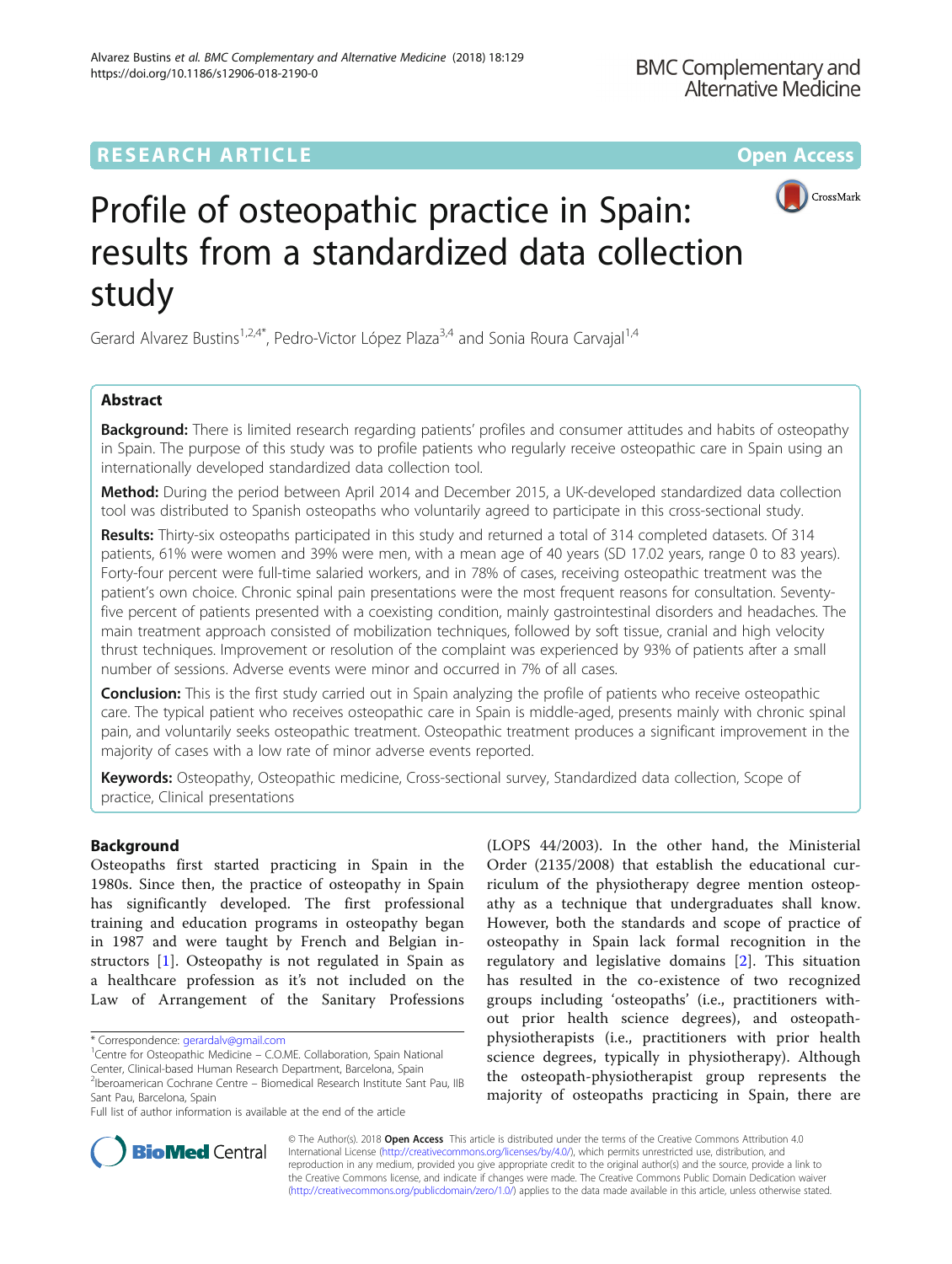other groups of practitioners with very diverse training and educational backgrounds. This 'lawless' situation has thereby fostered the emergence of numerous qualifications and professional associations representing different groups of osteopaths.

Additionally, there is limited research regarding the profiles of people who seek osteopathic treatment in Spain. In May 2008, the Observatory of Natural Therapies published an independent study, sponsored by three natural therapy organizations, on the use and habits of consumers of natural therapies in Spain [\[3\]](#page-8-0) (Additional file [1](#page-8-0)). In this study, 2000 people aged between 16 and 65 years were interviewed. The results showed that osteopathy was known by 32% of the population and that 8.2% used it regularly. In 2011, the Spanish Ministry of Health, Social Policy and Equality published the report "Analysis of the situation of natural therapies" [[4](#page-8-0)], which analyzed 139 techniques carried out within the natural therapies scope by assessing the existing scientific evidence, use and legal framework associated with these techniques in Spain and other countries. This report, which received expert contributions from several professional registers and organizations, profiled osteopathy as a complementary and alternative medicine and classified it under the category "Manipulative and body based therapies"; however, this report failed to provide additional data regarding natural therapy consumer use and habits beyond that submitted in 2008 by the Natural Therapies Observatory [\[3](#page-8-0)].

In 2009, the National Council for Osteopathic Research (NCOR) in the United Kingdom (UK) developed and piloted a Standardized Data Collection tool (SDC) to profile the demographics and clinical presentations of patients receiving osteopathic care [\[5](#page-8-0)]. The study characterized osteopathic practice in the UK to establish standards for audit activities, obtain relevant information for the profession and develop a resource for research purposes. The study demonstrated that the SDC tool was able to generate a substantial amount of high quality information and was suitable for widespread use. For example, it was able to provide information about patients' demographic characteristics, presenting symptoms, patient management and treatment, and results obtained. In the last few years, some studies have been conducted in different countries to trace the profiles of both the professionals and patients who receive osteopathic care [[6](#page-8-0)–[10\]](#page-8-0). The SDC tool was used in some of these studies.

The primary objective of this study was to profile patients who regularly receive osteopathic care in Spain using the "SDC tool" developed by Fawkes and colleagues, which has been modified for a Spanish population. A secondary objective was to describe the professional profile of active osteopaths in Spain

through a parallel survey designed specifically for this purpose.

## Methods

## **Participants**

During the period between April 2014 and December 2015, the SDC tool was distributed to all osteopaths who voluntarily agreed to participate in this crosssectional study. The pragmatic eligibility criteria included any professional who named their practice as osteopathy. For participant recruitment, a three-step process was established. First, the cooperation of all associations, Registers and schools of osteopathy in Spain country was required. At the same time, the research team launched an internet-based information and awareness campaign on social networks (Twitter and Facebook) specially focused on Spanish osteopathic community groups. An explanatory video on how to participate and complete the form was also distributed (<https://vimeo.com/105709291>). Through these channels, a contact email address and a specific acceptation form to participate was provided. When acceptance forms were received, the research team provided osteopaths with a study information sheet and instructions to provide to their patients so that they would be fully informed about the purpose of the study (Additional file [2](#page-8-0)). Two reminders were scheduled for those osteopaths who did not return any completed survey after having agreed to participate. To maintain anonymity and confidentiality, each osteopath was allocated a unique ID code to which they could add a sequential code (01, 02.) for the patient identifier. The Institutional Review Board of Barcelona Osteopathic Foundation approved the study (FOB04140001). Informed consent was assumed by participation in the study.

#### The questionnaire

Once authorized by NCOR, the extended version of the SDC tool was translated and cross-culturally adapted to Spanish. The translation process involved all members of the research team and was completed in 4 steps. i) forward translation into Spanish (PP) ii) backward translation into English verifying equivalency to the original meanings (GA & SR) iii) and piloting the questions on a sample of 5 osteopaths and iv) modification of the forward translation after pilot feedback (SR). The questionnaire was uploaded to an internet-based survey platform (SurveyMonkey® Europe – Dublin, Ireland) (Additional file [3\)](#page-8-0).

The study form had three parts, those corresponding to the 1st and 2nd consultations and the last consultation in the data collection phase. The modified SDC Tool consisted of 47 items separated in different blocks that covered information about healthcare quality and treatment during the osteopathic intervention process.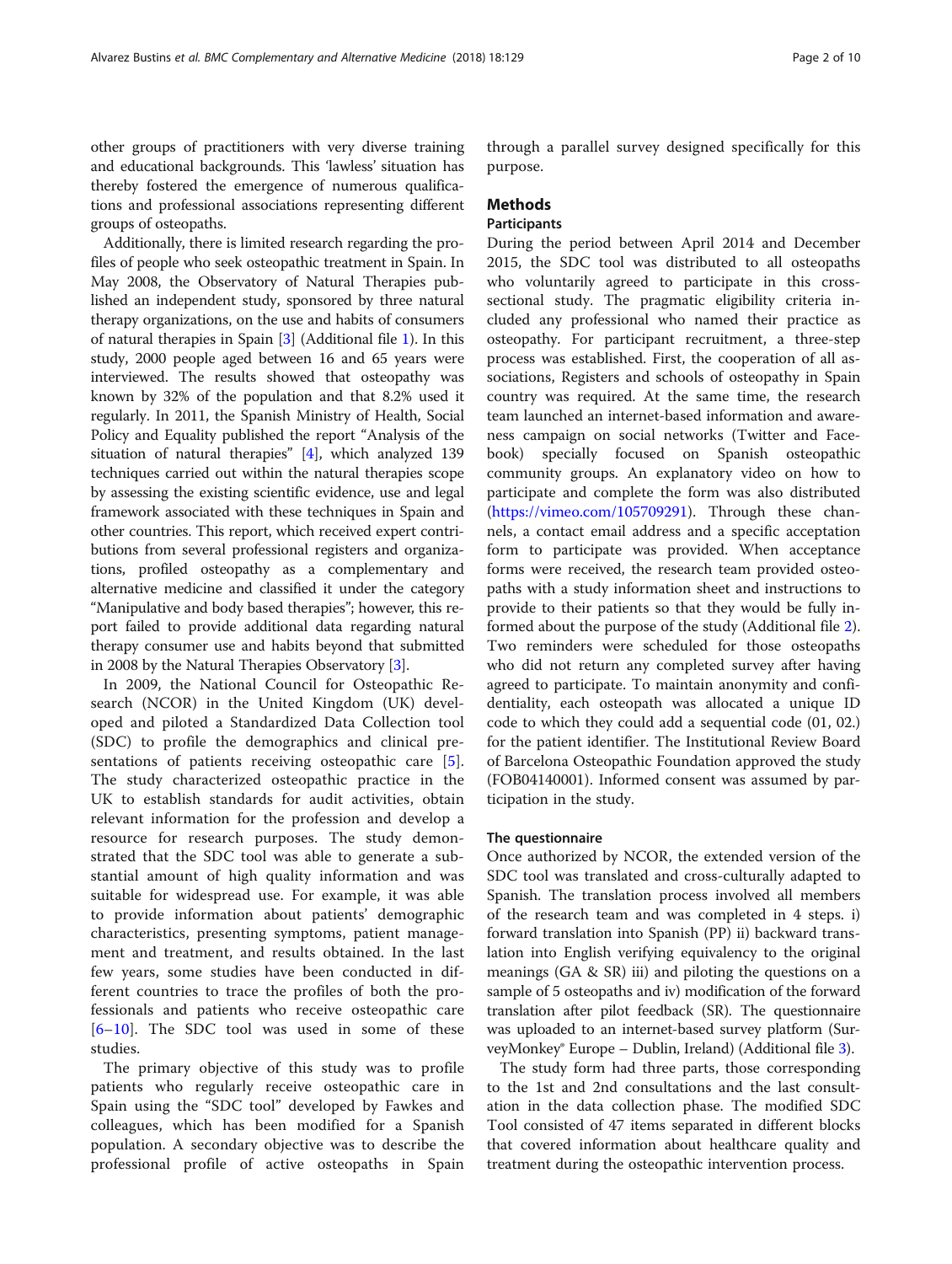- I. Initial consultation for a new episode: Comprised of 23 questions related to the patient's medical history, lifestyle, previous treatments, presence of pain, anatomical location of their symptoms and reasons for consulting an osteopath.
- II. Management and Treatment: Comprised of 2 questions regarding the initial treatment and management of the patient and included treatment approaches used after the first consultation.
- III. Information and consent: Comprised of 7 questions covering information regarding consent and its associated characteristics.
- IV. Second Consultation: Comprised of 5 questions about the outcomes and approach of subsequent appointments regarding the treatment and the duration of the visit.
- V. Last consultation for the treatment of the episode: Comprised of 10 questions related to the state of the patient at the end of the data collection period, total number of treatments received, and the evolution and quantification of the initial symptoms.

The symptom area(s) where the patient reported their complaints was considered the reason for consultation, and multiple sites were allowed. The osteopath chose a maximum of 4 symptom areas ranked by importance to the patient (considered as the clinical presentation). For pain reporting, a numerical rating scale (NRS) was used [\[11\]](#page-8-0). Patients were asked to range their pain in a 0–10 scale, with 0 representing the absence of pain and 10 the worst pain possible. A self-reported improvement was also recorded.

For those osteopaths who requested the survey in paper format, it was sent along with detailed return instructions and a prepaid envelope. Osteopaths recorded information from 10 new consecutive patients to avoid selection bias. In addition, the osteopaths received a second survey with 20 questions covering their professional profile. These 20 questions collected data among the following 3 blocks: pretraining, osteopathic studies, and workplace location and characteristics (Additional file [4](#page-8-0)).

## Data management and statistical analysis

Data obtained from the on-line survey were automatically exported to a spreadsheet (Microsoft Excel® version 15.21.1 – Microsoft Ibérica, Madrid -Spain). Data obtained in paper format were manually entered into the same spreadsheet by SR who was also responsible of the data analysis. All of the information collected (either from complete and incomplete forms) were analyzed. The responses were coded quantitatively to enable a simple descriptive statistical analysis. The total number of answers available for each question are reported in the following sections.

## Results

Of the 61 osteopaths who agreed to participate in the study, 36 returned the questionnaires from which a total of 314 datasets/patients were analyzed (8.7 patients for each osteopath on average). Eighty-three percent of the compiled questionnaires originated from the same region of the country (Catalonia). Two hundred forty-five patients completed treatment during the data collection period, and 75 (24%) did not finish the plan of care for unknown reasons. Among the three parts of the SDC tool, we collected information about the first visit from 314 patients, about the second visit from 266 (85%) patients and regarding the last visit from 248 (79%) patients. Concerning the quality of the responses, some of the forms were delivered incomplete (partially filled). Notwithstanding this, the unanswered questions did not follow a specific pattern that can suggest lack of interest or insufficient training methods.

## Patients' demographic information

Patient demographic data are shown on Table [1](#page-3-0). From 314 datasets, 61%  $(n = 192)$  were women versus 39% men ( $n = 122$ ), and all participants had a mean age of 40 years (SD 17.02 years, range 0 to 83 years). The majority of patients (77%,  $n = 241$ ) were adults (> 18 years), whereas 15%  $(n = 47)$  were children (<18 years), of whom 10% ( $n = 15$ ) were under the age of 1.

Regarding the patient employment profile,  $44\%$  ( $n =$ 137) of the respondents were full-time salaried workers. In 78% ( $n = 244$ ) of the cases, receiving osteopathic treatment was the patient's own choice. The findings of this study reflected that the remaining 22% ( $n = 68$ ) of referrals were provided by other health professionals including 23% from general practitioners, 18% from physiotherapists, 16% from orthopedic consultants, 7% from podiatrists and a minor percentage from other professionals such as gynecologists, optometrists, physical trainers, pediatricians, neurologists, psychologists, acupuncturists, osteopaths, internal medicine specialists, dentists and insurance companies. Notwithstanding this, the main source of referrals for patients was in most cases attributed to word-of-mouth recommendations (76%,  $n = 239$ ). The patient paid out of pocket for treatment in 91% ( $n = 284$ ) of the cases.

Seventy-three percent  $(n = 229)$  of the cases had not previously received osteopathic treatment, and the main reasons to initiate treatment were personal recommendation or direct referral (75%,  $n = 235$ ), previous unsuccessful treatments (34%,  $n = 108$ ) or an individual choice to receive osteopathic treatment  $(30\%, n = 93)$  (Table [1](#page-3-0)). Eleven percent of patients reported that they had already received prior treatment for the same complaint; including chiropractic, massage, physiotherapy, acupuncture,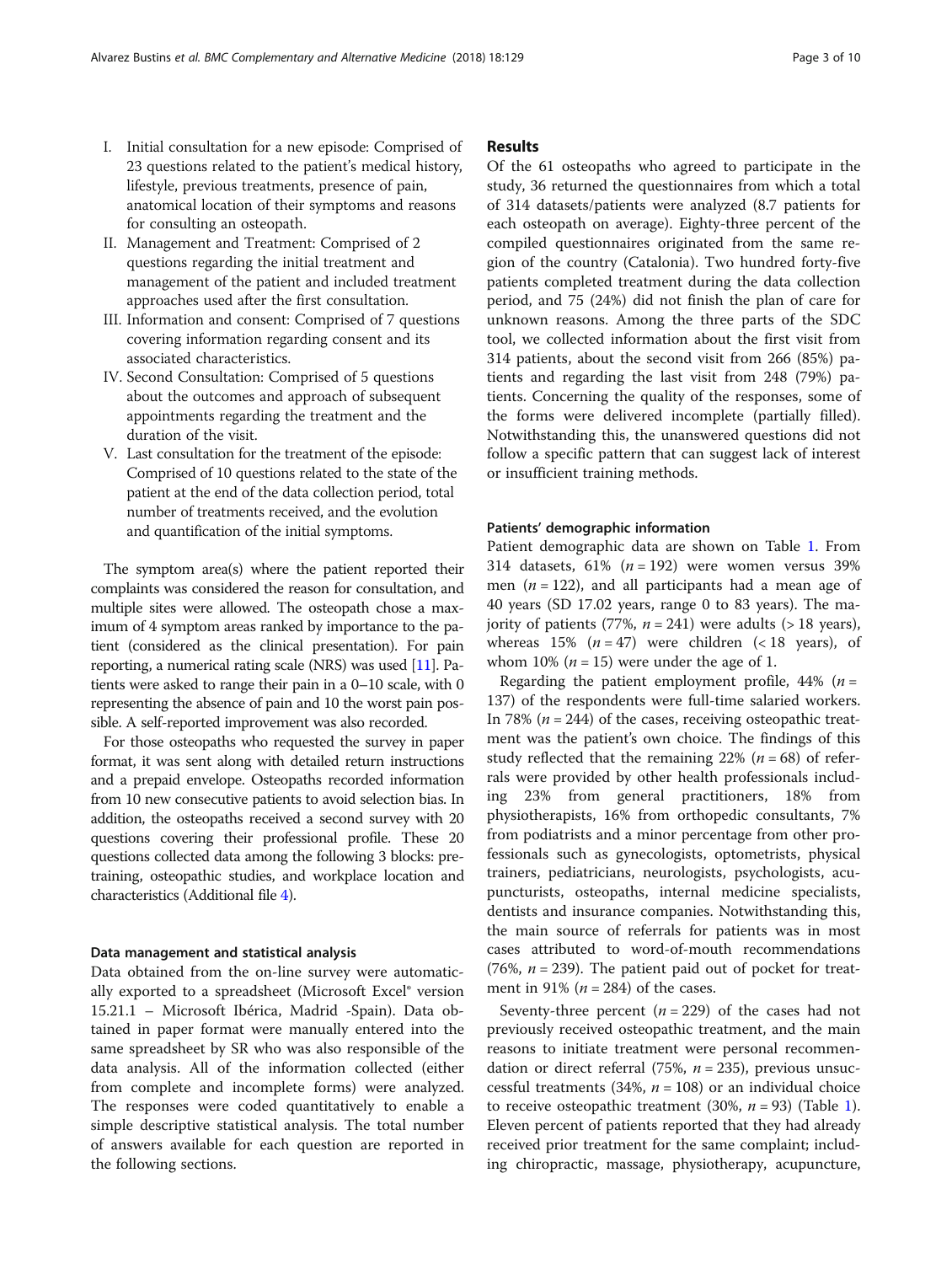<span id="page-3-0"></span>

|  | Table 1 Patients socio-demographic Characteristics |  |
|--|----------------------------------------------------|--|
|  |                                                    |  |

|                                                                            | %   | n         |
|----------------------------------------------------------------------------|-----|-----------|
| Sex                                                                        |     | 314       |
| Female                                                                     | 61% | 192       |
| Male                                                                       | 39% | 122       |
| Age (years)                                                                |     | 40 (mean) |
| Employment situation                                                       |     | 314       |
| Full-time employee                                                         | 44% | 137       |
| Student                                                                    | 17% | 54        |
| Self-employed                                                              | 14% | 43        |
| Retirement                                                                 | 8%  | 27        |
| Unemployed                                                                 | 5%  | 16        |
| Other (Employee temporary<br>part-time, domestic<br>employment, pensioner) | 12% | 37        |
| Referral Source                                                            |     | 313       |
| Patient's own choice                                                       | 78% | 244       |
| Health care professional                                                   | 21% | 68        |
| Other                                                                      | 1%  | 1         |
| Previous Osteopathic treatment                                             |     | 313       |
| No                                                                         | 73% | 229       |
| Yes                                                                        | 27% | 84        |
| Osteopathic reason for consultation                                        |     |           |
| Recommendation or Reference                                                | 75% | 235       |
| Previous unsuccessful treatment                                            | 34% | 108       |
| Their choice to receive<br>osteopathic treatment                           | 30% | 93        |
| Treatment options other<br>than medication                                 | 26% | 81        |
| Manual treatment search                                                    | 20% | 64        |
| Personal search                                                            | 16% | 49        |
| Previous Osteopathic<br>treatment experience                               | 10% | 31        |
| Alternative to surgery                                                     | 5%  | 16        |
| Do not desire treatment<br>programmes from<br>Social Security services     | 4%  | 12        |
| Awaiting for rehabilitation<br>covered by the<br>Social Security service   | 2%  | 7         |
| Other                                                                      | 2%  | 7         |

Bach flower remedies, neural therapy, diathermy, podiatry, optometry, speech therapy and steroid injections.

The waiting time to be examined by an osteopath did not exceed one week as reported by  $75\%$  ( $n = 236$ ) of patients. The remaining  $25\%$  ( $n = 76$ ) had to wait more than 8 days. The median number of medical consultations patients had undergone before receiving osteopathic treatment was 2 visits.

## Reason for consultation (clinical presentation)

The three most frequent complaints reported were symptoms in the cervical area (20%) followed by the lumbar area (13%) and the head and facial area (13%) (Table [2](#page-4-0)). Eighty-three percent of patients included in the study expressed multiple complaints at their first consultation (55% presented two co-morbid conditions and 31% presented more than 3). Comorbidities followed the same distribution and included cervical (25%), lumbar (18%) and head and facial area (11%) conditions.

Thirty-eight percent  $(n = 119)$  of patients reported suffering from their complaint for over a year, 9% ( $n =$ 27) between 6 and 12 months, 27%  $(n = 84)$  between 1 and 6 months and 27%  $(n = 83)$  less than one month. Forty-nine percent ( $n = 152$ ) of patients reported that it was the first time they had suffered from their complaint, whereas 35% ( $n = 111$ ) had experienced it on 4 or more occasions. Eighty-nine percent  $(n = 278)$  had not taken time off from work despite the problem. The mean value of the degree of pain reported at the start of treatment was of 6 points (SD 2.2) on the pain assessment scale (NRS).

Seventy-five percent of patients had medical history accounts ( $n = 234$ ) vs. 25% ( $n = 79$ ) without accounts. The most frequent medical history conditions were gastrointestinal (12%,  $n = 29$ ), migraines (11%,  $n = 25$ ), anxiety (9%,  $n = 22$ ) and arterial hypertension (9%,  $n = 21$ ).

## Therapeutic approaches

In 96%  $(n = 301)$  of patients included in the study, osteopathic treatment was considered appropriate. The most frequently used techniques during the first consultation were mobilization techniques (60%), soft tissue techniques (57%), high velocity technique (HVT - thrust techniques) (52%) and cranial techniques (46%). At the follow-up consultations, the most commonly used techniques were mobilization techniques (61%), cranial techniques (54%), soft tissue techniques (52%), and functional techniques (42%) (Table [3](#page-5-0)).

The time spent on each treatment session was divided between visits of < 30 min, between 30 and 45, between 45 and 60 or > 60 min. The frequency of each session duration is shown in Table [4.](#page-5-0)

In 80% of the cases, the therapists asked for patient consent before providing osteopathic treatment. Of the consent-based cases, 33% were performed verbally, 21% were written and 46% were both verbal and written.

In the majority of cases, patients were informed about the different treatment options (70%), the possible risks and side effects of the treatment (85%), the expected response to treatment (4%), the approximate number of sessions required (72%), ways to avoid relapse in the future (66%) and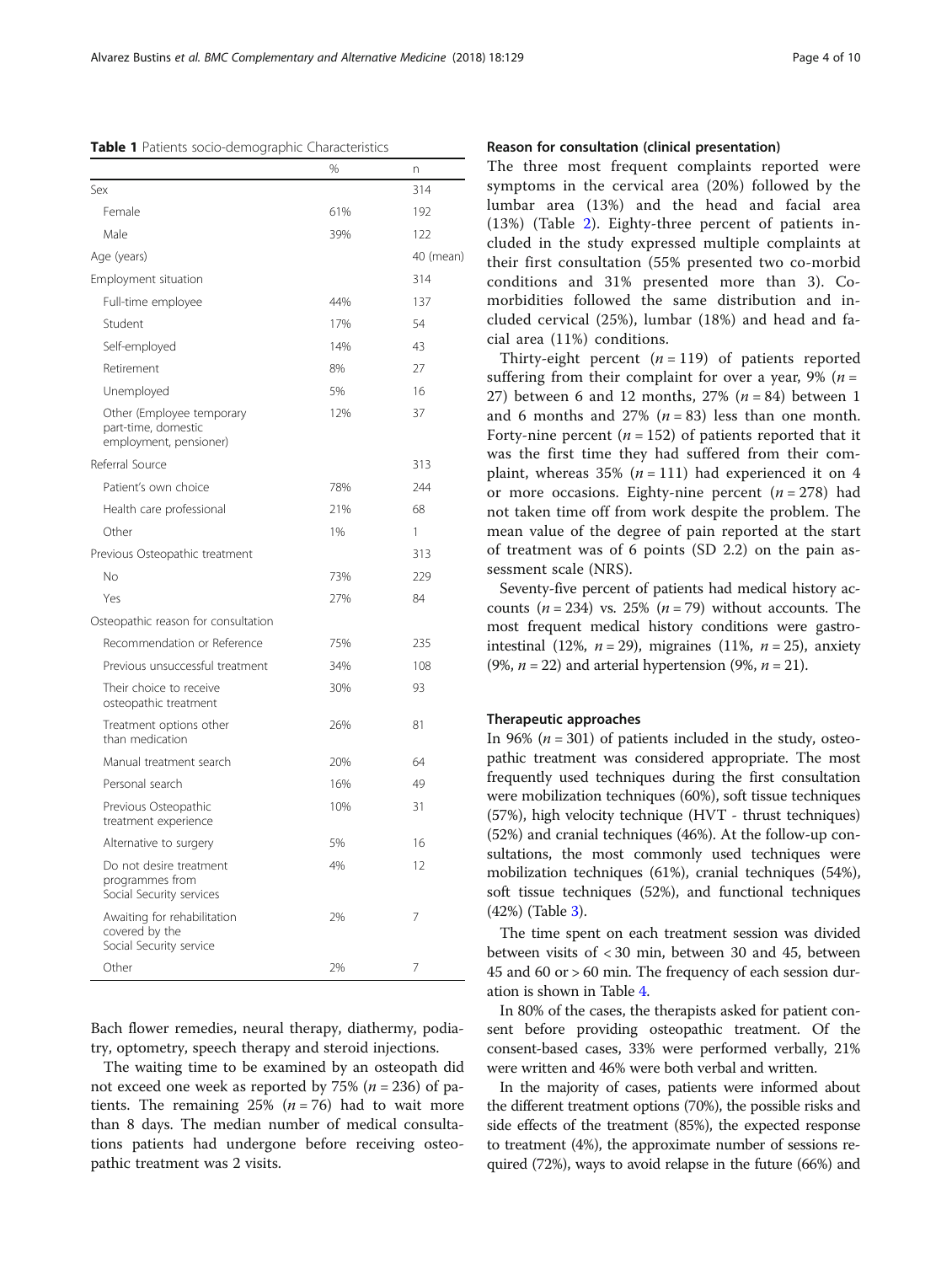SI Sacroiliac joint, TMJ Temporomandibular joint

an explanation of the clinical problem they presented (97%). In most cases, patients received counseling on their lifestyle habits, diet, and physical activity (66%), and only in few cases (9%) were other aspects were recommended.

## Treatment results

After the first consultation, patients reported that they felt "much better" in 25% of cases, "improving" in 52% and "no better or worse" in 15%. At the end of treatment, 72% of patient datasets included in the study reported being "much better" or "better than ever", as described in Table [5.](#page-6-0) The mean value on the NRS at the end of treatment was of 1.6 (SD 1.8) (Table [5\)](#page-6-0).

Seventy-three percent ( $n = 194$ ) of patients did not report any side effects to the treatment after the first visit, whereas the remaining  $27\%$  ( $n = 99$ ) mainly experienced fatigue and / or increased pain-related side effects. At the end of treatment, 93% ( $n = 224$ ) of patients did not have any adverse effects.

Among the 248 patients who finished their plan of care during the study period, the number of treatment sessions provided ranged between 1 and 3 in 57% of the cases, 3–6 in 39% of the cases, 6–9 in 2% of the cases and > 9 in 2% of the cases. The median number of consultations per patient was 3 consultations, and the treatment duration ranged from 1 to 3 months in 54% of cases, less than one month in 31% of cases and more than 4 months in 15% of cases.

Sixty-eight percent  $(n = 168)$  of patients completed treatment during the time period in which the study was conducted. Seventeen percent  $(n = 42)$  were still receiving osteopathic care upon completion of the study, and 15%  $(n = 38)$  abandoned or terminated their plan of care for various reasons (e.g., illness, funding problems).

Upon the patients' last visits within the study period, 25% had completed the treatment plan, 35% voluntarily chose to return for a check-up, 17% continued treatment, and 23% were referred to some further diagnostic process or resumed previous treatments.

## Osteopaths demographics

The mean age of the osteopaths participating in the study was 36.6 years (SD 7.65 years, range 27 to 70 years), and all held university qualifications prior to their osteopathy studies. The demographic and academic characteristics of the osteopaths are shown in Table [6.](#page-6-0) In reference to the participants' osteopathy education and training, 61% ( $n = 22$ ) had more than 1500 h, 36% ( $n =$ 13) had between 1000 and 1500 training hours, and 3%  $(n = 1)$  had less than 500 h. Ninety-seven percent  $(n = 1)$ 35) of the osteopaths worked in a private practice of which 71% ( $n = 25$ ) did so in their own practice. Sixtyfour percent ( $n = 23$ ) worked with other osteopaths, and 61% ( $n = 22$ ) were part of a multidisciplinary team. Eighty percent ( $n = 29$ ) of osteopaths worked exclusively as an osteopath, and 20%  $(n=7)$  of the therapists combined their activity with other professional activities. Ninety-four percent of the participants reported to treat patients with musculoskeletal complaints, 47% pediatric patients, 39% obstetric patients, 33% gynecological problems and 11% sport related injuries (Table [6](#page-6-0)).

Fifty-five percent of osteopaths were registered to some osteopathic register or professional association. All of these osteopaths were from Registro de los Osteopatas Españoles (ROE) except one from the General Osteopathic Council (GOsC).

## **Discussion**

To the best of our knowledge, this is the first study attempting to describe the profile of osteopathic practice in Spain. The main aim was to determine not only the profile of patients who receive osteopathic care in Spain but also the main features of the service provided. Furthermore, it was of interest to record the profile of the professionals who participated in the study. The SDC tool offers extensive information about the patients'

<span id="page-4-0"></span>Table 2 Reason for consultation (clinical presentation location)  $n = 311$ 

|                  | %   |
|------------------|-----|
| Neck-cervical    | 20% |
| Lumbar           | 13% |
| Head- Face areas | 13% |
| SI/pelvis/groin  | 9%  |
| Shoulder         | 7%  |
| Knee             | 5%  |
| Thoracic spine   | 5%  |
| Chest, Rib cage  | 4%  |
| Hip              | 4%  |
| Foot             | 3%  |
| Abdomen          | 3%  |
| Ankle            | 3%  |
| Gluteal region   | 3%  |
| Elbow            | 2%  |
| Hand             | 1%  |
| TMJ              | 1%  |
| Other            | 1%  |
| Wrist            | 1%  |
| Arm              | 1%  |
| Muscle           | 0%  |
| Calf             | 0%  |
| Forearm          | 0%  |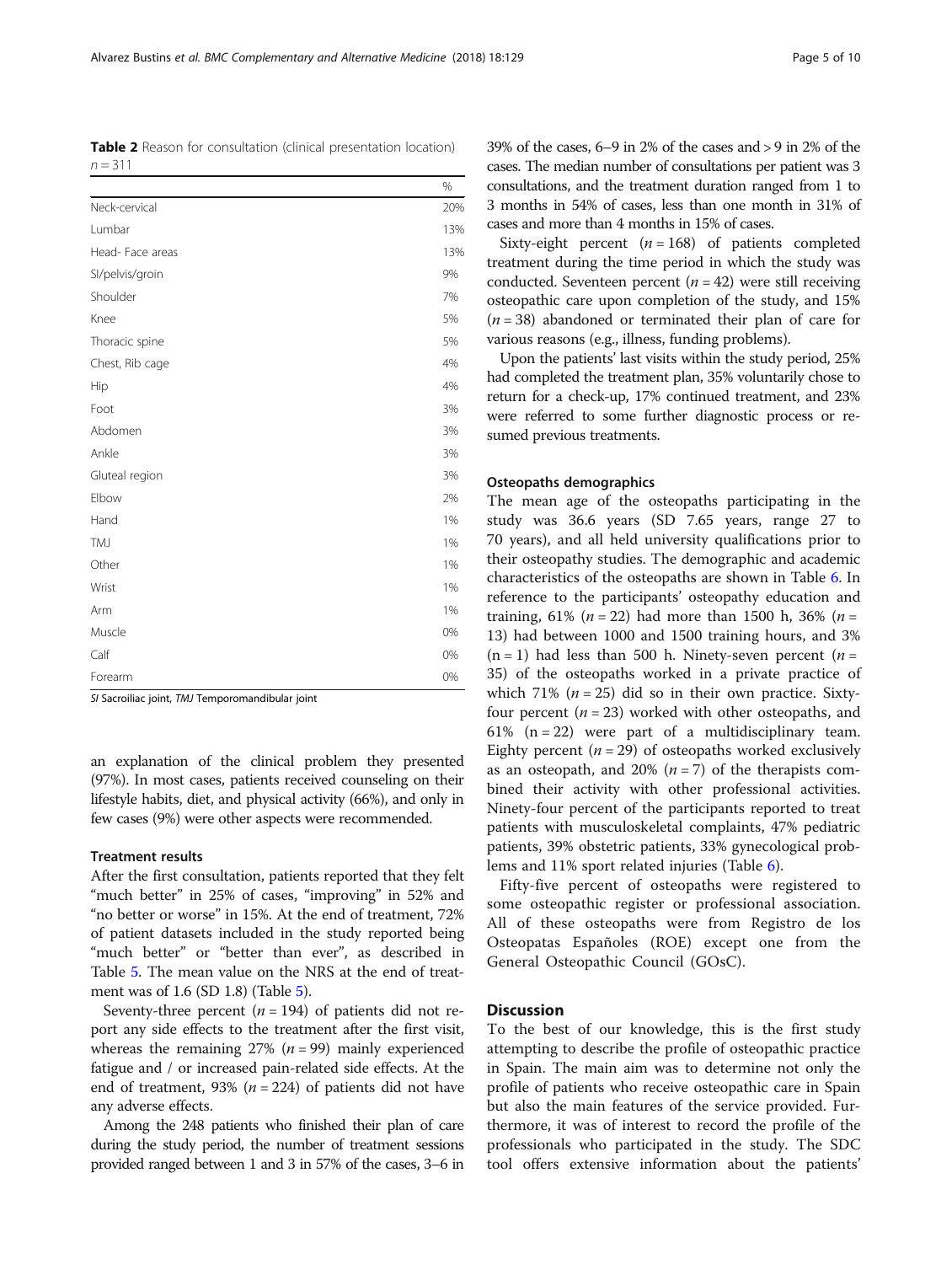<span id="page-5-0"></span>Table 3 Techniques Approaches

| First Visit                              | $n = 301$ | Follow-up visits                         | $n = 266$ |
|------------------------------------------|-----------|------------------------------------------|-----------|
| mobilization techniques                  | 60%       | mobilization techniques                  | 61%       |
| Soft tissues                             | 57%       | Cranial Techniques                       | 54%       |
| <b>HVT</b>                               | 52%       | Soft tissues                             | 52%       |
| Cranial Techniques                       | 46%       | <b>Functional Techniques</b>             | 42%       |
| <b>Functional Techniques</b>             | 38%       | <b>HVT</b>                               | 39%       |
| Counseling on daily lifestyle and habits | 31%       | Visceral Techniques                      | 29%       |
| Visceral Techniques                      | 28%       | Counseling on daily lifestyle and habits | 24%       |
| Patient education                        | 23%       | Patient education                        | 20%       |
| Counterstrain                            | 19%       | Muscle Energy technique                  | 12%       |
| Muscle Energy technique                  | 9%        | Counterstrain                            | 11%       |
| Contraction/Relaxation/Stretching        | 8%        | Contraction/Relaxation/Stretching        | 10%       |
| Physical activity                        | 7%        | Relaxation techniques                    | 7%        |
| Other                                    | 6%        | Physical activity                        | 7%        |
| Diet                                     | 4%        | Other                                    | 6%        |
| Acupuncture                              | 3%        | Diet                                     | 4%        |
| Relaxation techniques                    | 2%        | Acupuncture                              | 2%        |
| Hands off                                | 1%        | Hands off                                | 1%        |
| Orthopedic equipment                     | 1%        | Orthopedic equipment                     | 0%        |
| Infiltration                             | 0%        | Infiltration                             | 0%        |

HVT high velocity technique

demographic characteristics, their reported symptoms, the osteopathic management plan derived therefrom and the way in which the service is provided.

The socioeconomic profile of the patient seeking osteopathic care in Spain mostly corresponds to people (women> men) of middle age (mean = 40 years) who are full-time employees. These results agree with the only study previously published in Spain [[3\]](#page-8-0) and the studies by Burke et al. [\[6](#page-8-0)] and Fawkes et al. [[7\]](#page-8-0) performed in Australia and UK, respectively (Table [7\)](#page-7-0). This profile has also been reported in patients who receive complementary and / or alternative medicines and other self-care activities [\[12](#page-8-0), [13](#page-9-0)].

In Spain, osteopathy is mainly provided within the private healthcare sector and generally is a health service not covered either by the National Health System or by most health insurance companies. It was noted that although the majority of patients were adults, 15% were

patients under 14 years of age, showing the interest and use of parents in Complementary and Alternative Medicine (CAM) in Europe [\[14](#page-9-0)–[17\]](#page-9-0).

The results revealed that a large population of patients included in this study had never received osteopathic care. The proportion of referrals from other healthcare professionals was found to be small. The choice to seek and undergo osteopathic treatment is usually personal and pursued as an alternative to previous unsuccessful treatments. This finding is supported by research focusing specifically on CAM use by pain sufferers, which described patients' opinions as dissatisfaction with their general practitioners' (GPs) availability, wait time, or lack of benefit from conventional medical treatments for back pain [\[13\]](#page-9-0).

The main reason for receiving osteopathic care in Spain is related to musculoskeletal problems, mainly in the cervical and lumbar spine. These outcomes were also noted in similar studies conducted in other countries  $[6-10]$  $[6-10]$  $[6-10]$  $[6-10]$ .

Table 4 Time spent in consultation

| 1 <sup>st</sup> Visit    |     | $n = 312$ | Successive visits        |     | $n = 263$ |
|--------------------------|-----|-----------|--------------------------|-----|-----------|
| Less than 30 minuts      | 1%  |           | Less than 30 minuts      | 5%  |           |
| Between 30 and 45 minuts | 15% | 47        | Between 30 and 45 minuts | 25% | 67        |
| Between 45 and 60 minuts | 58% | 180       | Between 45 and 60 minuts | 68% | 179       |
| More than 60 minuts      | 26% | -82       | More than 60 minuts      | 1%  |           |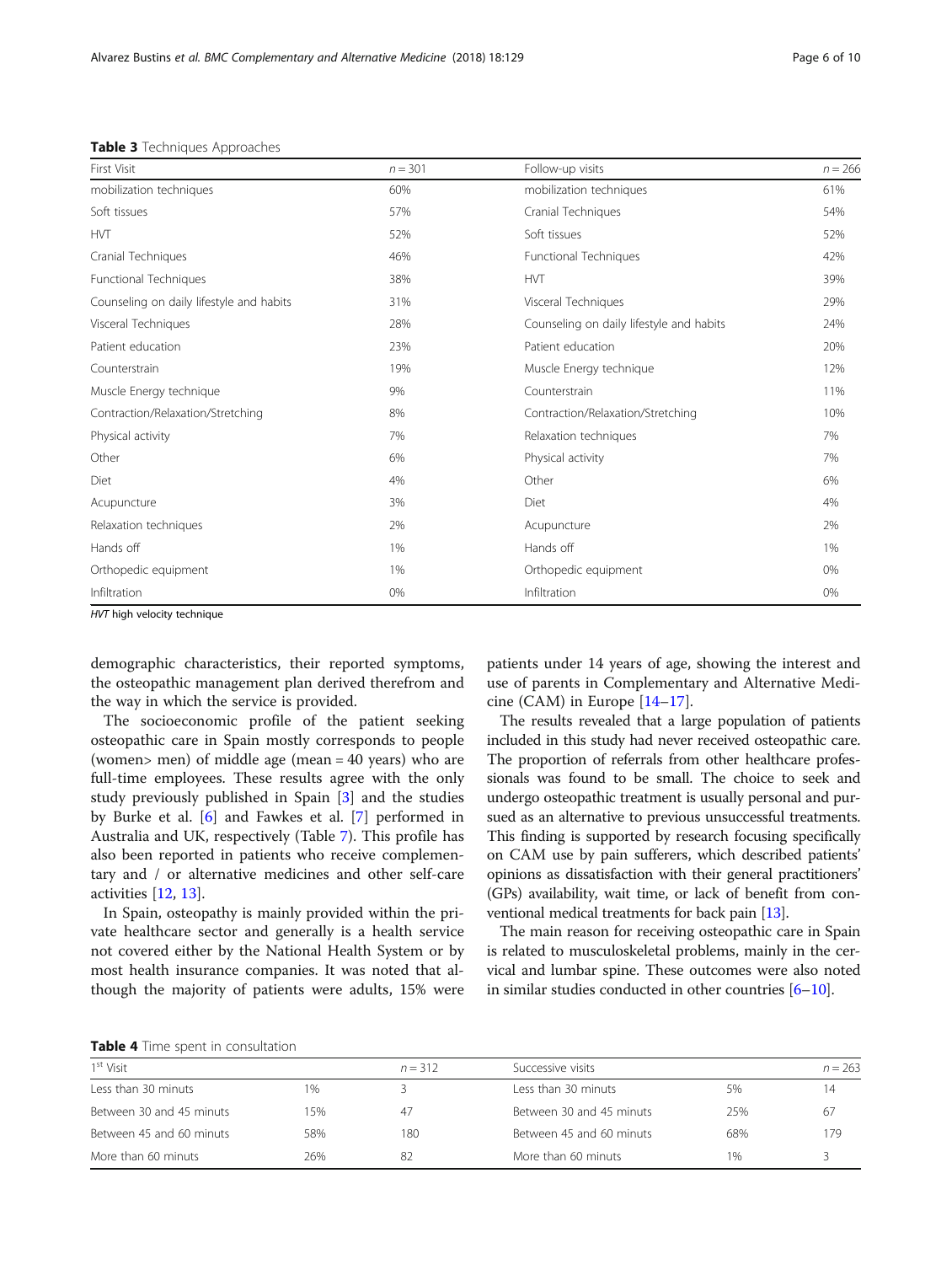<span id="page-6-0"></span>Table 5 Results obtained & NRS scale

| $2^{nd}$<br>Visit results  |       | $n = 266$      | Last Visit results |     | $n = 244$ |
|----------------------------|-------|----------------|--------------------|-----|-----------|
| Better than ever           | 5%    | 13             | Better than ever   | 17% | 42        |
| Much better                | 25%   | 66             | Much better        | 55% | 134       |
| Improved                   | 52%   | 137            | Improved           | 21% | 52        |
| No better or worse         | 15%   | 43             | No better or worse | 6%  | 14        |
| Worst                      | 2%    | 5              | Worst              | 0%  | 1         |
| Far worse                  | 1%    | $\mathfrak{D}$ | Far worse          | 0%  | 1         |
| Worse than ever            | $0\%$ | $\Omega$       | Worse than ever    | 0%  | 0         |
| Average score on NRS scale |       |                |                    |     |           |
| Pretreatment               |       |                |                    |     | 6         |
| Post-treatment             |       |                |                    |     | 1,6       |
|                            |       |                |                    |     |           |

The use of CAM for back pain was recently extensively evaluated by Murthy et al. [\[13\]](#page-9-0) Osteopathy was among the 4 CAM modalities assessed in that study along with acupuncture, chiropractic and massage. According to Murthy and colleagues [[13\]](#page-9-0), the prevalence of osteopathic treatment for back pain ranged from 4.1 to 48.4% (mean: 17.3%; median: 8.4%) as reported by four population studies drawing on fieldwork with large samples.

Recent research on the prevalence of spinal pain in Spain demonstrated that, after a period of stability between the years  $2004/5$  and  $2008/9$  [[18\]](#page-9-0), there was increase in the prevalence during between 2008/9 and 2011/12, with values of 5.4% for neck pain and 8.56% for low back pain [[19\]](#page-9-0).According to Palacios-Ceña and colleagues [\[19](#page-9-0)], this increase can be partially explained by the economic crisis suffered in Spain in recent years.

Table 6 Therapists socio-demographic Characteristics

|                      | $\%$                  | n              |
|----------------------|-----------------------|----------------|
| Sex                  |                       | 36             |
| Male                 | 53%                   | 19             |
| Female               | 47%                   | 17             |
| Age (years)          | 36.7 (mean) - 7.65 SD |                |
| Previous Studies     | 100%                  |                |
| Physiotherapy        | 88.5%                 | 31             |
| Other                | 11.5%                 | 5              |
| School of Osteopathy |                       |                |
| Spanish              | 94%                   | 34             |
| Other                | 6%                    | $\mathfrak{D}$ |
| Experience (years)   | 7 (mean) - 4.45 SD    |                |
| Type of patients     |                       |                |
| Musculoskeletal      | 94%                   | 34             |
| Pediatrics           | 47%                   | 17             |
| Obstetrics           | 38.8%                 | 14             |
| Gynecologists        | 33.3%                 | 12             |
| Sports               | 11.1%                 | 4              |

However, more than one-third of patients treated in the Spanish public Health System for non-specific low back pain continue to suffer from pain 2 months after their first visit and in up to 10% of these individuals, the pain becomes worse [\[20](#page-9-0)]. In addition, the probability of referral to physical therapy or rehabilitation in Spain is greater when low back pain is more intense (acute and subacute cases)  $[20]$  $[20]$ . Given this situation, along with the perception of the usefulness of manipulative therapies in the treatment of back pain [\[13](#page-9-0), [21\]](#page-9-0), it may explain why this distress is the main cause for seeking osteopathic care (both in Spain and in other countries), and moreover, most patients included in our study reported chronicity in their complaints. This finding is contrary to what Burke et al. [[6\]](#page-8-0) and Fawkes et al. [\[7](#page-8-0)] reported, as they noted that acute cases (less than 4– 6 weeks) were mostly treated. This difference in the early care environment may be related to the lack of a specific regulation the osteopathic scope of practice within the Spanish population.

Despite spine-related clinical problems, patients with headaches, facial-related pain and other symptoms are commonly seen by osteopaths [[9,](#page-8-0) [10\]](#page-8-0). In our survey, headaches were the 3rd most common reason for seeking osteopathic care (13%). Some studies have shown preliminary positive results about the effectiveness of osteopathic manipulative treatment (OMT) in migraine patients [[22](#page-9-0)–[25](#page-9-0)]. Moreover, there is some evidence that OMT may lower the cost of the treatment regimen for patients with migraine headaches [\[26](#page-9-0)]. Notwithstanding this, according to the available literature, there is a low level of evidence that OMT is effective in the management of headache [[27\]](#page-9-0).

In our study, 69% of patients had previously visited a medical physician for the same complaint, with an average number of consultations before the start of the osteopathic treatment of 2.8. Actually, the pattern of CAM use for back pain supplementary to conventional care was evident across back pain–specific population studies from North America, Europe, and Australia, thereby suggesting that back pain sufferers did not choose CAM instead of conventional medicine [\[13](#page-9-0)].

The data obtained regarding the reduction of pain both after the first consultation and at the end of the treatment indicate that osteopathic care is a good approach to relieve patients' pain. Although the effectiveness of osteopathy for musculoskeletal pain has been disputed [\[28](#page-9-0)], several studies have shown its effectiveness in patients with both acute and chronic lower back pain [[29](#page-9-0)–[32](#page-9-0)], neck pain [[33](#page-9-0)] and in other clinical presentations [\[24](#page-9-0), [27](#page-9-0), [34](#page-9-0)–[39\]](#page-9-0). It is also worth highlighting the low percentage of adverse effects reported by the patients (7%) at the end of treatment. These results reinforce those reported by Fawkes et al. [[7](#page-8-0)] and Burke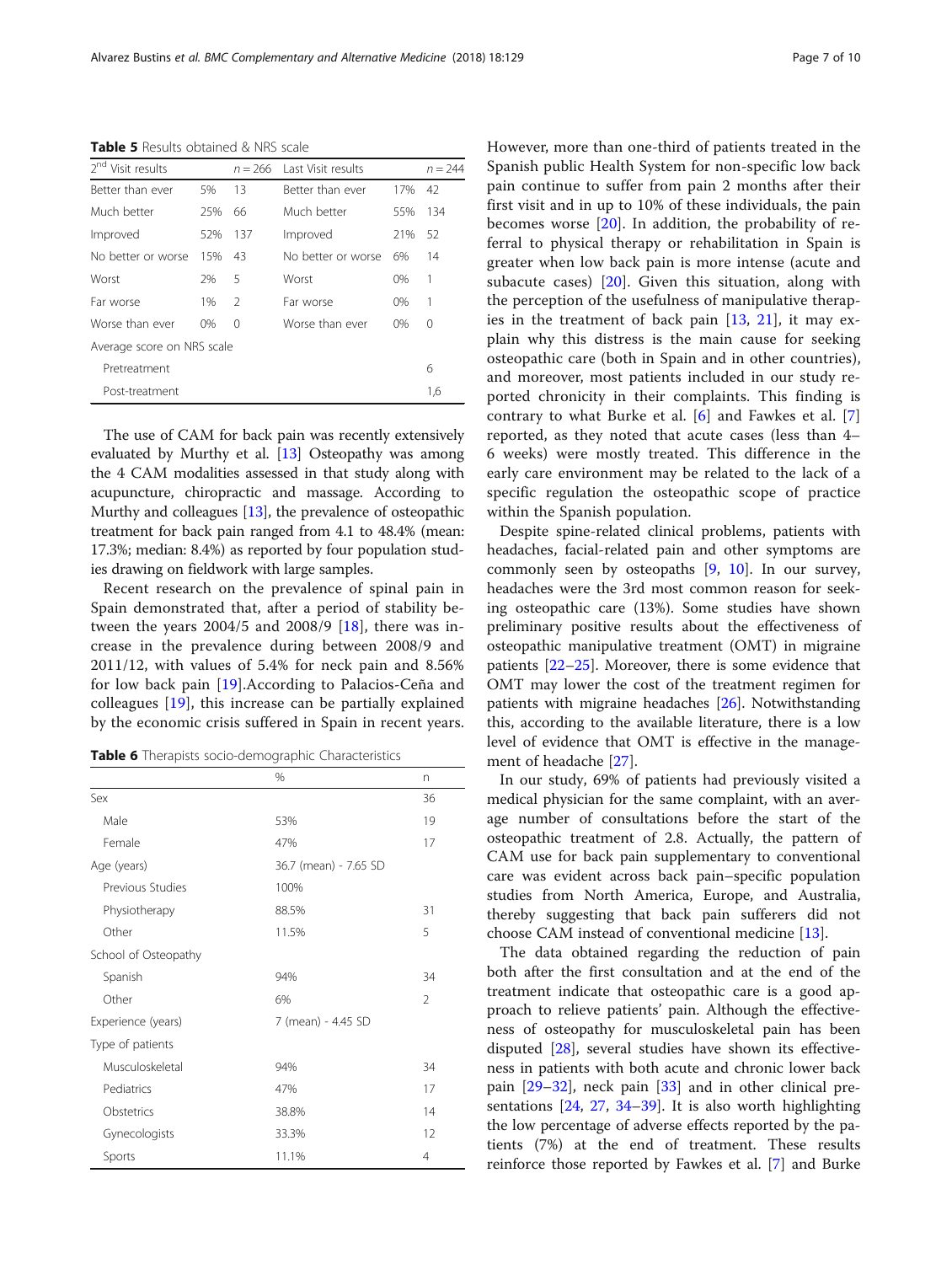|                                         | Cofenat et al.<br>$(2008)$ [3]               | Burke et al.<br>$(2013)$ [6]                                                         | Fawkes et al.<br>$(2013)$ [7]                                                                                  | Wilkinson et al.<br>$(2015)$ [9]                                                      | van Dun et al.<br>$(2016)$ $[10]$                               | Alvarez Bustins et al.<br>(2018) (current study)                                     |
|-----------------------------------------|----------------------------------------------|--------------------------------------------------------------------------------------|----------------------------------------------------------------------------------------------------------------|---------------------------------------------------------------------------------------|-----------------------------------------------------------------|--------------------------------------------------------------------------------------|
| Average<br>age                          | $36 - 45$                                    | $30 - 50$                                                                            | 44.8                                                                                                           | 40.3                                                                                  | 45                                                              | 40                                                                                   |
| Percentage<br>of women                  | >Women                                       | 67.6%                                                                                | 56%                                                                                                            | 63%                                                                                   |                                                                 | 61%                                                                                  |
| Percentage<br>of men                    | $<$ Men                                      | 32.4%                                                                                | 43%                                                                                                            | 37%                                                                                   |                                                                 | 39%                                                                                  |
| Reason for<br>consultation              |                                              | Lumbar, cervical,<br>EEII                                                            | Lumbar, cervical,<br>pelvis                                                                                    | Lumbar, Head-area,<br>facial, Cervical spine                                          | Cervical and<br>lumbar,<br>headache,<br>Cervical<br>brachialgia | Cervical, lumbar,<br>Head and facial<br>area                                         |
| <b>Techniques</b><br>used<br>preferably | Acupuncture,<br>yoga, Homeopathy,<br>massage | Soft tissue, Muscle<br>Energy technique,<br>mobilization<br>techniques,<br>education | Soft tissue, mobilization<br>techniques, HVT,<br>education, cranial,<br>Muscle Energy<br>technique, functional | Cranial, soft tissue,<br>mobilization<br>techniques,<br>functional,<br>counterstrain, | Visceral, cranial                                               | Mobilization<br>techniques, soft<br>tissue techniques,<br>HVT, cranial<br>techniques |

<span id="page-7-0"></span>Table 7 Patients data compared to available literature data

et al. [[6\]](#page-8-0) and other studies evaluating other manual therapies [[40](#page-9-0), [41\]](#page-9-0) and are consistent with systematic reviews assessing the adverse effects of manual therapies [[42](#page-9-0)].

The average number of visits per patient was 3.6 visits, plus in more than half of the cases, treatment did not exceed 2 months. In light of these results, osteopathic care appears to be effective over a short period of time and with a relatively low number of sessions. Despite these results, the clinical effectiveness and economic assessment of osteopathic care has not been established by our study. Furthermore, a lack of evidence in the literature showing the cost-effectiveness of osteopathic treatment remains [\[43](#page-9-0), [44](#page-9-0)]. However, the results note a high degree of patient satisfaction with osteopathic treatment. Beyond clinical outcomes, patient-centered care, which is also a key aspect within the osteopathic approach, has been proven to be one of the most promising and effective scopes within health care [[45](#page-9-0)–[47\]](#page-9-0) for its major relevance towards the established therapeutic relationship, application of a holistic approach to solve patients' distress and tailoring of a patient's treatment based on their context [\[48](#page-9-0)].

## **Limitations**

The main limitation of this study is the low response rate. Although a total of 61 professionals decided to participate, in only 59%  $(n = 36)$  of the cases were data collected. The great heterogeneity of professional profiles and the undefined legal situation of the profession in Spain leads to poor cohesion in this sector. Moreover, the absence of a single official institution representing the professionals' interest and scope of practice, together with the differences among stakeholders, hinder the development of the profession and the performance of studies at population scale. Nonetheless, the significant number of patients included  $(n = 314)$  enables obtaining, at least, reliable associated indicators about the profile of patients treated with osteopathy in Spain.

Likewise, 83% of the datasets originated from a single region of the country (Catalonia) leading to a demographic bias of the results. Consequently, the data obtained on the professionals' profile (secondary aim) may not be fully representative and should therefore be analyzed and interpreted with caution. Despite some unpublished studies addressing this issue [[49](#page-9-0)–[51](#page-9-0)], there is still a lack of evidence regarding the professional profile in Spain. A new study to identify the professional profiles of Spanish osteopaths is currently being conducted based on previous experiences in Benelux [\[10](#page-8-0)] and Italy (in process).

Some other limitations arise from the methodology used to obtain the data. The SDC tool was developed and piloted in the UK and was used as faithfully as possible to the original version. The choice of the SDC tool responds to the will of using a validated tool, however, the osteopathic scope of practice in the Spain is different from that of UK and some questions may have different interpretation in the Spanish context. Additionally, the translation process of the questionnaire did not involve professional translators and only included a small pilot sample for testing of the final translation.

Finally, practitioners, rather than patients, were responsible for the data collection. Although written specific instructions were given to osteopaths (Additional file [2\)](#page-8-0), no in-person training or quality control checks were performed to assure that the forms were completed accurately. This could be a source of potential bias towards favorable outcomes rather than all outcomes. Moreover, specifically those answers concerning ethics, good practices and patients' satisfaction should be considered under the light of potential reporting bias.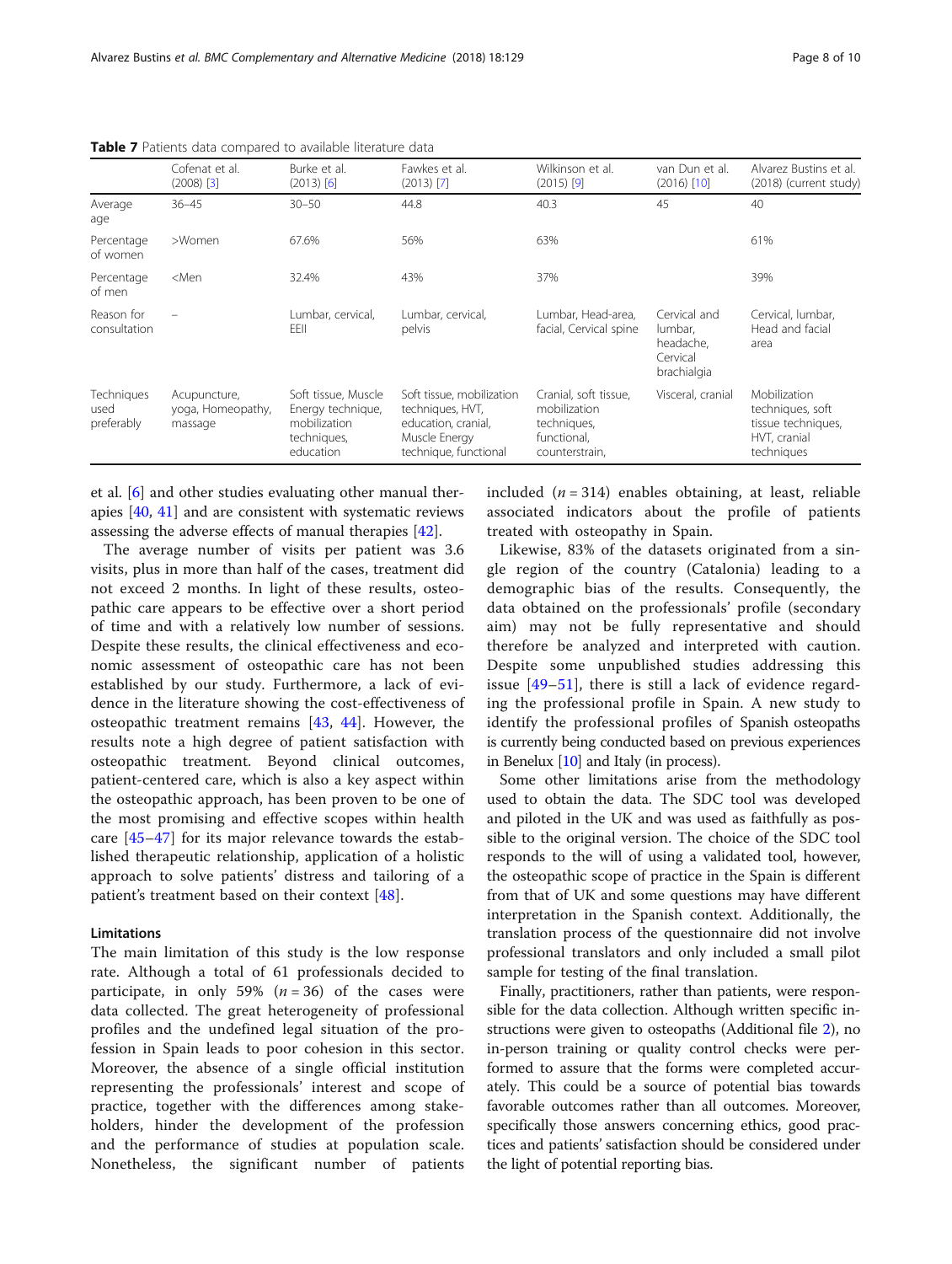## <span id="page-8-0"></span>Conclusion

This study describes the profile of patients who receive osteopathic care in Spain. By using a modified UK-developed SDC tool, data on the socio-demographic characteristics, population use habits, clinical characteristics and therapeutic experience of patients seeking osteopathic care in Spain were collected. Secondarily, information was obtained regarding the osteopathic management of patients and the way in which this service is provided. This is the first study conducted in Spain to analyze the profile of patients who receive osteopathic treatment. This information can help to increase public awareness of the profession, aid the decision-making process of patients regarding their care, and contribute to an understanding of the value that osteopathy may have in Spanish healthcare.

## Additional files

[Additional file 1:](https://doi.org/10.1186/s12906-018-2190-0) Supplementary file. Observatorio de las Terapias Naturales. (PDF 293 kb)

[Additional file 2:](https://doi.org/10.1186/s12906-018-2190-0) Instructions to inform patients clearly and comprehensively about the purpose of the study. (ZIP 166 kb)

[Additional file 3:](https://doi.org/10.1186/s12906-018-2190-0) Extended version of the SDC Tool, which was

translated and cross-culturally adapted into Spanish. (ZIP 384 kb) [Additional file 4:](https://doi.org/10.1186/s12906-018-2190-0) Professional survey. A Survey containing 20 questions

covering osteopaths' professional profile. (ZIP 172 kb)

#### **Abbreviations**

CAM: Complementary and alternative medicines; GPs: General practitioners; HVT: High Velocity technique/s; NCOR: National Council of Osteopathic Research; NRS: Numerical rating scale; SDC tool: Standardized data collection tool; SI: Sacro-ilíac joint; TMJ: Temporo-mandibular joint

#### Acknowledgements

The authors would like to thank NCOR for allowing us to use the SDC tool. We would also like to thank all of the participants who contributed their time to completing the surveys and the Registro de Osteópatas de España for their financial support.

The authors sincerely thank Francesco Cerritelli, Dr. Oliver Thomson and Dr. Jorge Esteves for reviewing the article as well as Albert Paredes for contributions during the early stages of the project.

#### Funding

Funding for this project was provided by the Registro de Osteópatas de España (ROE) grant program.

#### Availability of data and materials

The datasets used and/or analyzed during the current study are available from the corresponding author on reasonable request.

#### Authors' contributions

GA conceptualized and designed the study. All of the authors were responsible for adapting the SDC tool for the Spanish context and for data collection and interpretation. SR was responsible for data analysis. GA and SR contributed to data analysis and interpretation as well as critical review and revision of the manuscript. All of the authors contributed to drafting and critically revising the paper and agree to be accountable for all aspects of the work. All authors read and approved the final manuscript.

#### Author's information

Gerard Alvarez - PhD student on Biomedical Research Methodology and Public Health in the Medical Department of the Universitat Autònoma de Barcelona. (Barcelona (Spain)).

### Ethics approval and consent to participate

The Institutional Review Board of Barcelona Osteopathic Foundation approved the study (FOB04140001). Informed consent was assumed by participation in the study.

#### Consent for publication

Not applicable.

#### Competing interests

The authors declare that they have no competing interests.

## Publisher's Note

Springer Nature remains neutral with regard to jurisdictional claims in published maps and institutional affiliations.

## Author details

<sup>1</sup> Centre for Osteopathic Medicine - C.O.ME. Collaboration, Spain National Center, Clinical-based Human Research Department, Barcelona, Spain. <sup>2</sup>Iberoamerican Cochrane Centre - Biomedical Research Institute Sant Pau, IIB Sant Pau, Barcelona, Spain. <sup>3</sup>Blanquerna School of Health Sciences, Ramon Llull University, Barcelona, Spain. <sup>4</sup>Fundació d'Osteopatia de Barcelona, Grup de Recerca en Osteopatia de Barcelona, Sant Just Desvern, Barcelona, Spain.

## Received: 12 May 2017 Accepted: 26 March 2018 Published online: 11 April 2018

#### References

- 1. Tricot P, Puig JB. OSTEOPATÍA. una Terapia Por Descubrir. Editorial Paidotribo; 2006.
- 2. van Dun P, Wagner C. Die Identität der Osteopathie in Europa. Osteopathische Medizin. 2012;13(4):22–6. [https://doi.org/10.1016/S1615-](https://doi.org/10.1016/S1615-9071(12)60062-8) [9071\(12\)60062-8](https://doi.org/10.1016/S1615-9071(12)60062-8).
- 3. COFENAT, CONAMAD, TENACAT. Observatorio de las Terapias Naturales. Published May 1, 2008. Accessed 6 May 2017.
- 4. Ministerio de Sanidad, Política Social e Igualdad. Análisis de la situación de las terapias naturales. [http://www.mspsi.gob.es/novedades/docs/](http://www.mspsi.gob.es/novedades/docs/analisisSituacionTNatu.pdf) [analisisSituacionTNatu.pdf](http://www.mspsi.gob.es/novedades/docs/analisisSituacionTNatu.pdf). Published December 19, 2011. Accessed 6 May 2017.
- 5. Fawkes C, Leach J, Matias S, Moore A. The standardised data collection project. Standardised data collection within osteopathic practice in the UK: development and first use of a tool to profile osteopathic care in 2009. East Sussex: National Council for osteopathic research (NCOR) university of
- Brighton; 2010. 6. Burke SR, Myers R, Zhang AL. A profile of osteopathic practice in Australia 2010-2011: a cross sectional survey. BMC Musculoskelet Disord. 2013;14(1): 227. <https://doi.org/10.1186/1471-2474-14-227>.
- 7. Fawkes CA, Leach CMJ, Mathias S, Moore AP. A Profile of osteopathic care in private practices in the United Kingdom: a national pilot using standardised data collection. Man Ther. 2013;19(2):125–30. [https://doi.org/](https://doi.org/10.1016/j.math.2013.09.001.) [10.1016/j.math.2013.09.001.](https://doi.org/10.1016/j.math.2013.09.001.)
- 8. Morin C, Aubin A. Primary reasons for osteopathic consultation: a prospective survey in Quebec. PLoS One. 2014;9(9):e106259. [https://doi.org/](https://doi.org/10.1371/journal.pone.0106259) [10.1371/journal.pone.0106259](https://doi.org/10.1371/journal.pone.0106259).
- 9. Wilkinson J, Thomas KJ, Freeman JV. Day-to-day practice of osteopaths using osteopathy in the cranial field, who are affiliated with the Sutherland Cranial College of Osteopathy (SCCO): a national survey. Int J Osteopath Med. 2015;18(1):13–21. [https://doi.org/10.1016/j.ijosm.](https://doi.org/10.1016/j.ijosm.2014.04.008) [2014.04.008.](https://doi.org/10.1016/j.ijosm.2014.04.008)
- 10. van Dun P, Nicolaie MA, Van Messem A. State of affairs of osteopathy in the Benelux: Benelux Osteosurvey 2013. Int J Osteopath Med. 2016;20:3–17. <https://doi.org/10.1016/j.ijosm.2016.01.003>.
- 11. Hawker GA, Mian S, Kendzerska T, French M. Measures of adult pain: visual analog scale for pain (VAS pain), numeric rating scale for pain (NRS pain), McGill pain questionnaire (MPQ), short-form McGill pain questionnaire (SF-MPQ), chronic pain grade scale (CPGS), short Form-36 bodily pain scale (SF-36 BPS), and measure of intermittent and constant osteoarthritis pain (ICOAP). Arthritis Care Res (Hoboken). 2011;63(Suppl 11):S240–52. [https://doi.](https://doi.org/10.1002/acr.20543.) [org/10.1002/acr.20543.](https://doi.org/10.1002/acr.20543.)
- 12. Ryan A, Wilson S, Taylor A, Greenfield S. Factors associated with self-care activities among adults in the United Kingdom: a systematic review. BMC Public Health. 2009;9:96. <https://doi.org/10.1186/1471-2458-9-96>.